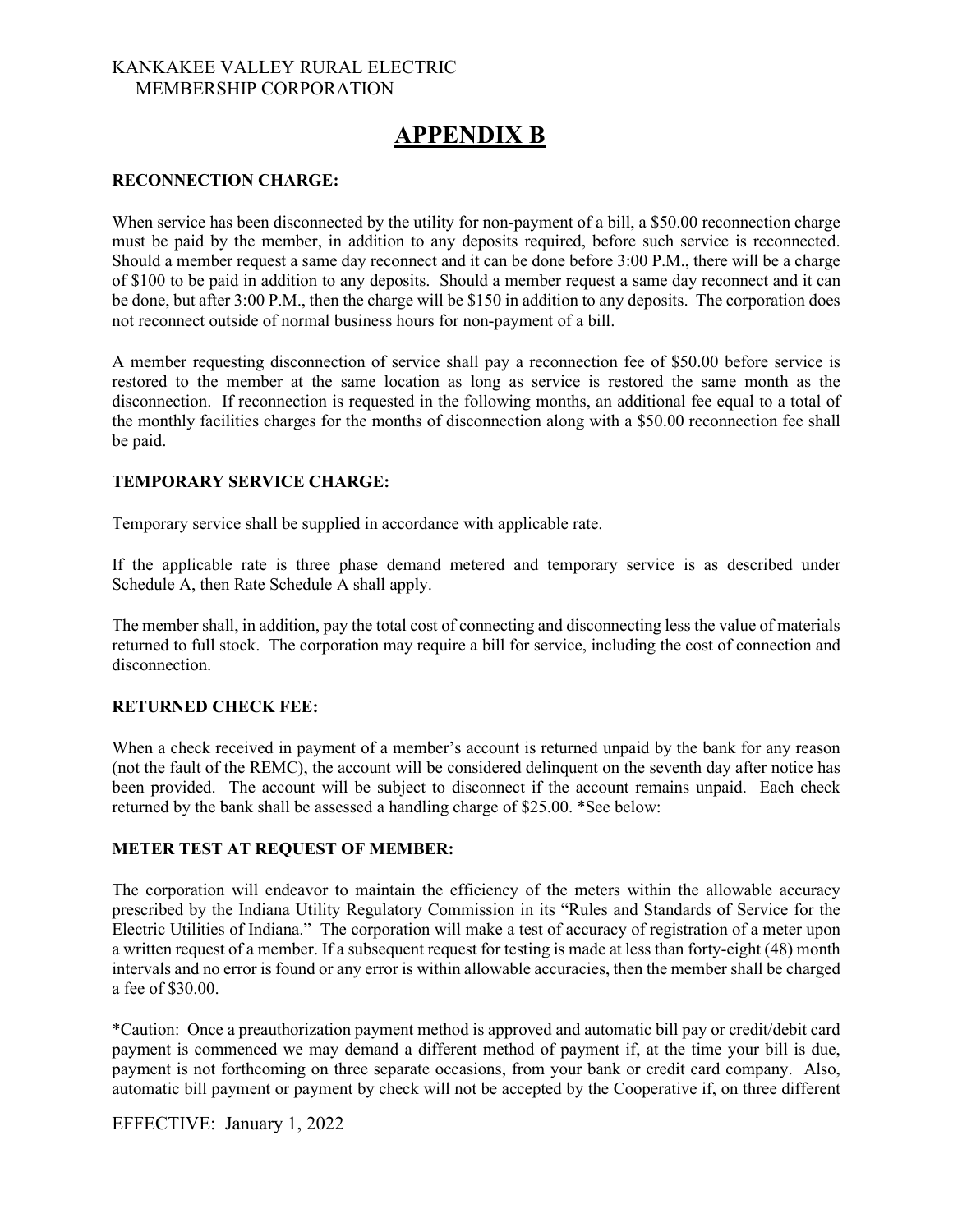## KANKAKEE VALLEY RURAL ELECTRIC MEMBERSHIP CORPORATION

occasions, checks written were unpaid or automatic bill payment is blocked by the bank due to insufficient funds or due to any act or omission by the member.

### **MANUALLY READ METERS:**

The member shall be charged an additional amount of \$44.50 per month for a manually read meter.

## **NET BILLING KWH GENERATION CREDIT:**

The member shall be credited \$0.05845 per kWh for energy returned to the REMC.

### Availability:

Available for Net Billing Service to residential customers with qualifying renewable energy source generation facilities designed to operate in parallel with the Kankakee Valley Rural Electric Membership Corporation (REMC) system.

#### Character of Service:

Service under this schedule shall be single phase, 60 Hertz, alternating current at the REMC's available standard voltages.

#### Conditions of Service:

- For purposes of this rate schedule, a qualifying net billing facility is an electrical generating facility that complies with all of the following requirements:
	- 1. is fueled by solar, wind, geothermal, biomass, including waste-to-energy and landfill gas, or hydroelectric;
	- 2. is located on the customer's premises;
	- 3. is intended primarily to offset all or part of the customer's own electrical load requirements; and
	- 4. is designed and installed to operate in parallel with the REMC's system without adversely affecting the operation of equipment and service of the REMC and its customers and without presenting safety hazards to REMC and customer personnel.
- A customer seeking to interconnect an eligible net billing facility to the REMC's system must submit to the REMC's designated personnel a completed Interconnection Agreement. The REMC will provide copies of all applicable forms upon request.
- An interconnection agreement between the REMC and the eligible net billing customer must be executed before the net billing facility may be interconnected with the REMC's system.
- Customer generator equipment and installations must comply with the REMC's Interconnection Procedures for Power Projects. The REMC will provide a copy of its Interconnection Procedures for Power Projects to customers upon request.

### Metering:

Net energy billing shall be accomplished using a standard kilowatt-hour meter or meters capable of measuring and recording the flow of electricity in each direction. The reading measuring the flow of energy from the customer to the REMC shall be recorded by the meter on a second register in the meter. The amount recorded each month shall be credited on the customer's monthly bill.

EFFECTIVE: January 1, 2022